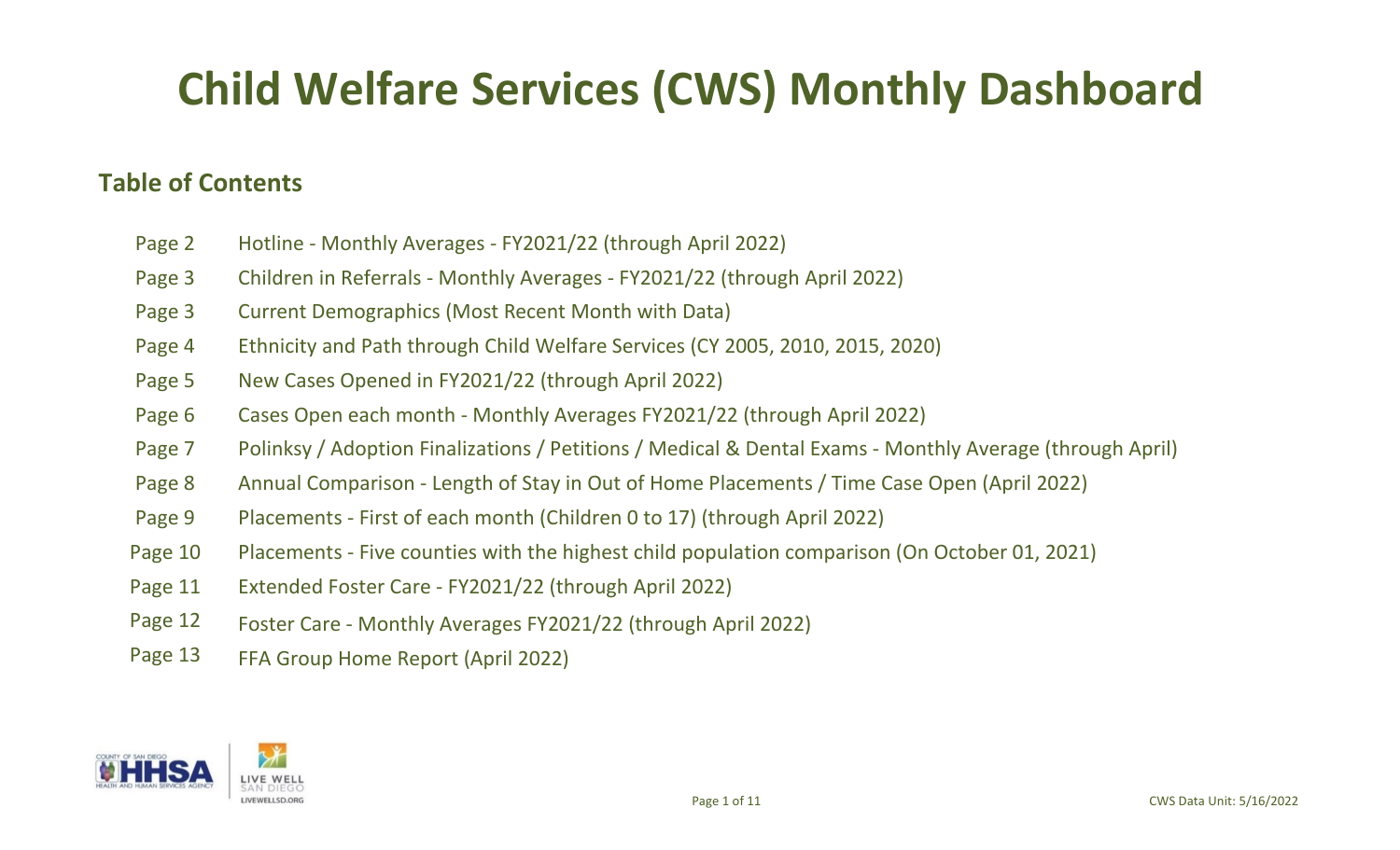

# **Hotline - Monthly Averages - FY2021/22 (through April 2022)**

**UHHSA** LIVE WELL SAN DIEGC LIVEWELLSD.ORG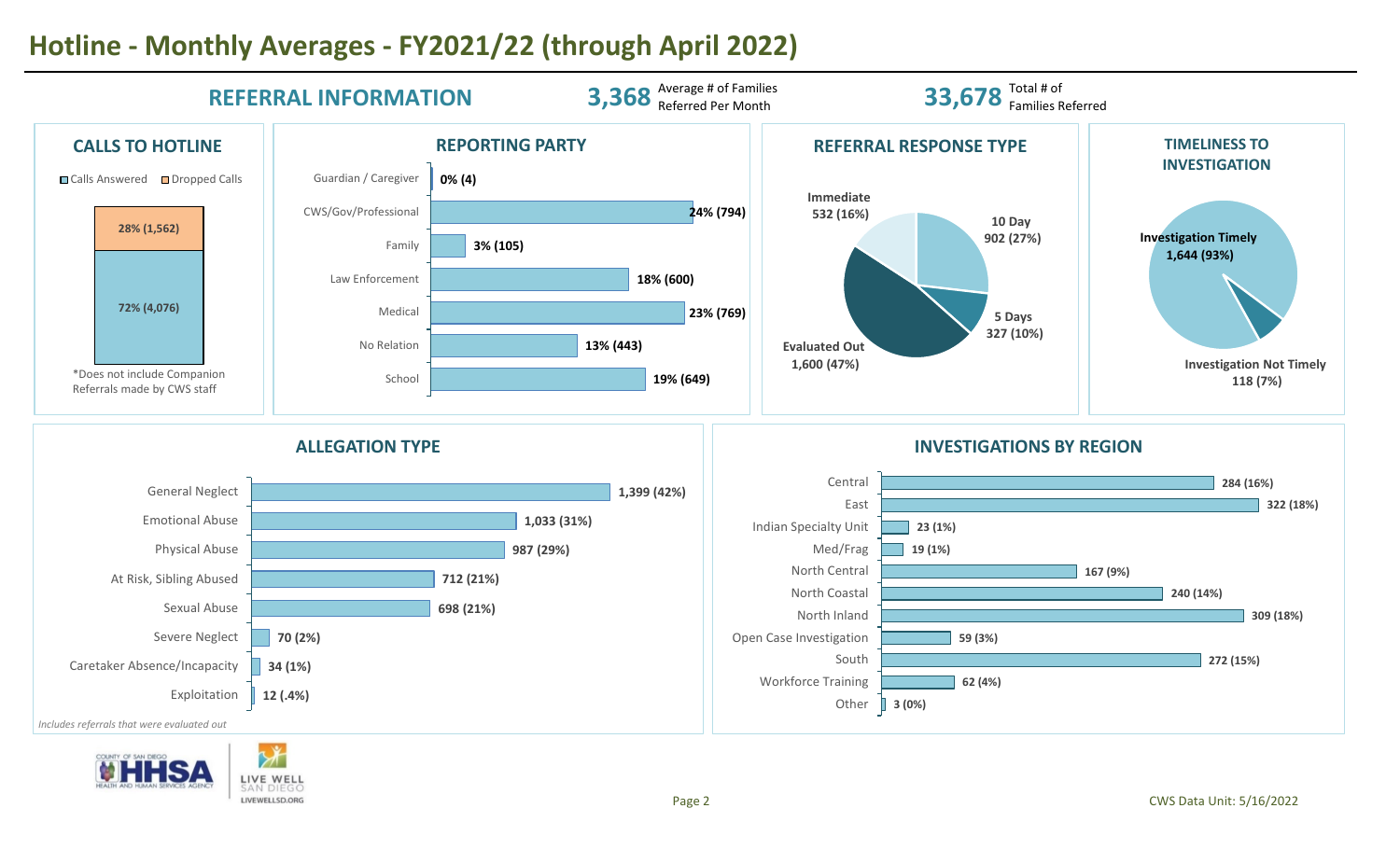## **Children in Referrals - Monthly Averages - FY2021/22 (through April 2022)**



# **UHHSA**



**Current Demographics (Most Recent Month with Data)**





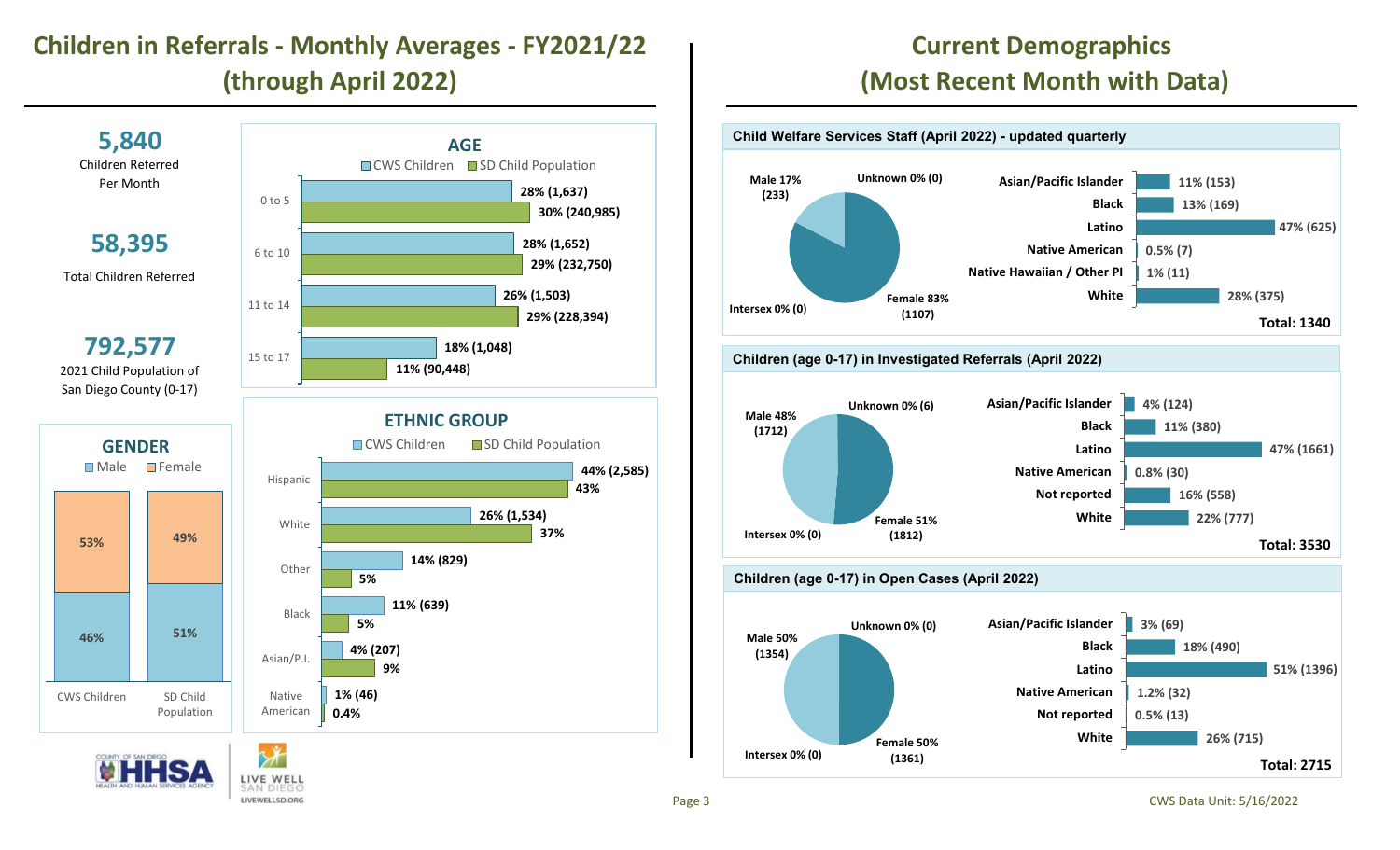## **Ethnicity and Path through Child Welfare Services 1**









*1 Missing values & "Other race" excluded from % calculations, children 17 and under*

*² Native American children make up less than 1% of the child population in San Diego county*

\* In-Care statistics for Point-In-Time of July 1st

![](_page_3_Picture_8.jpeg)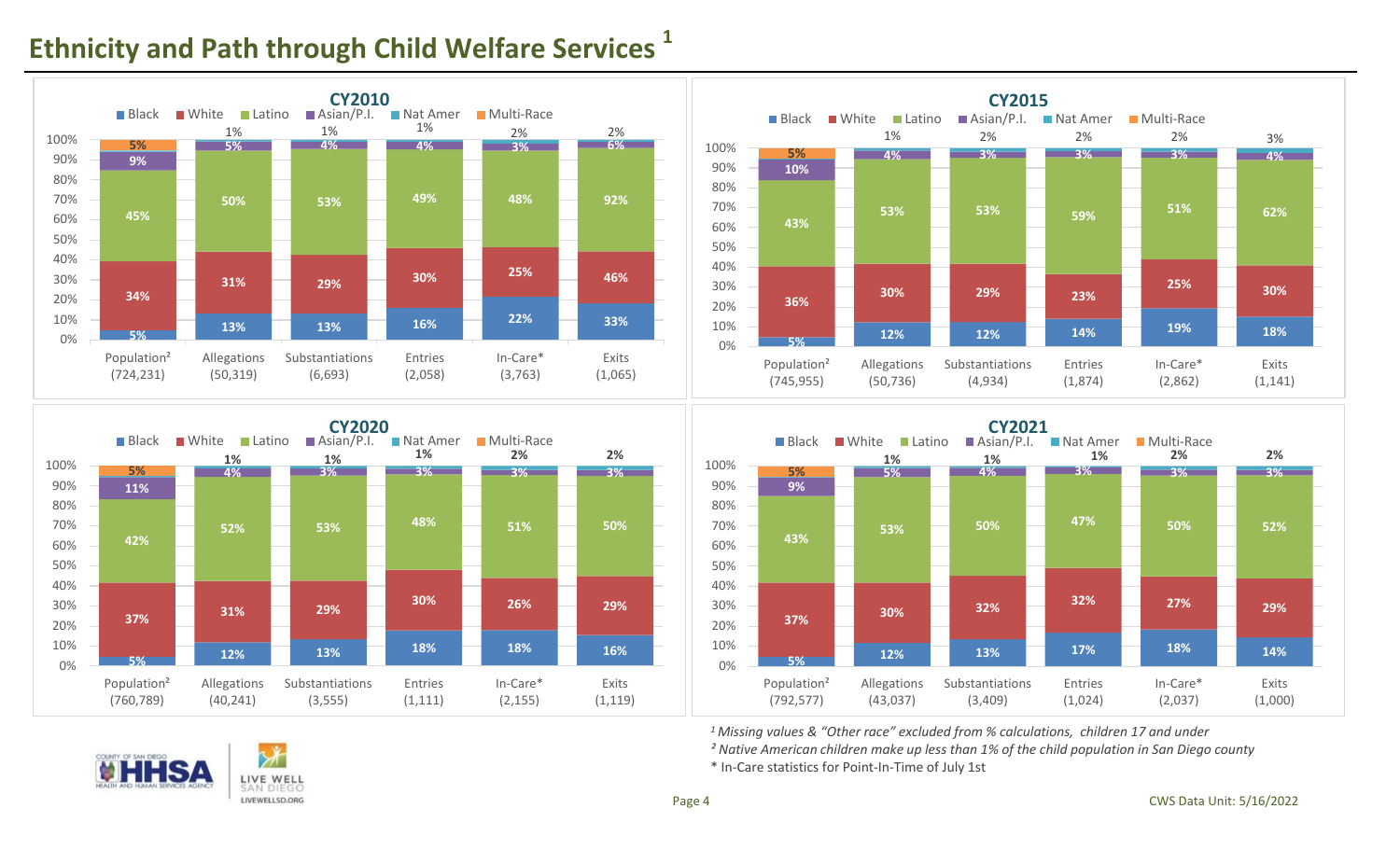## **New Cases Opened in FY2021/22 (through April 2022)**

![](_page_4_Figure_1.jpeg)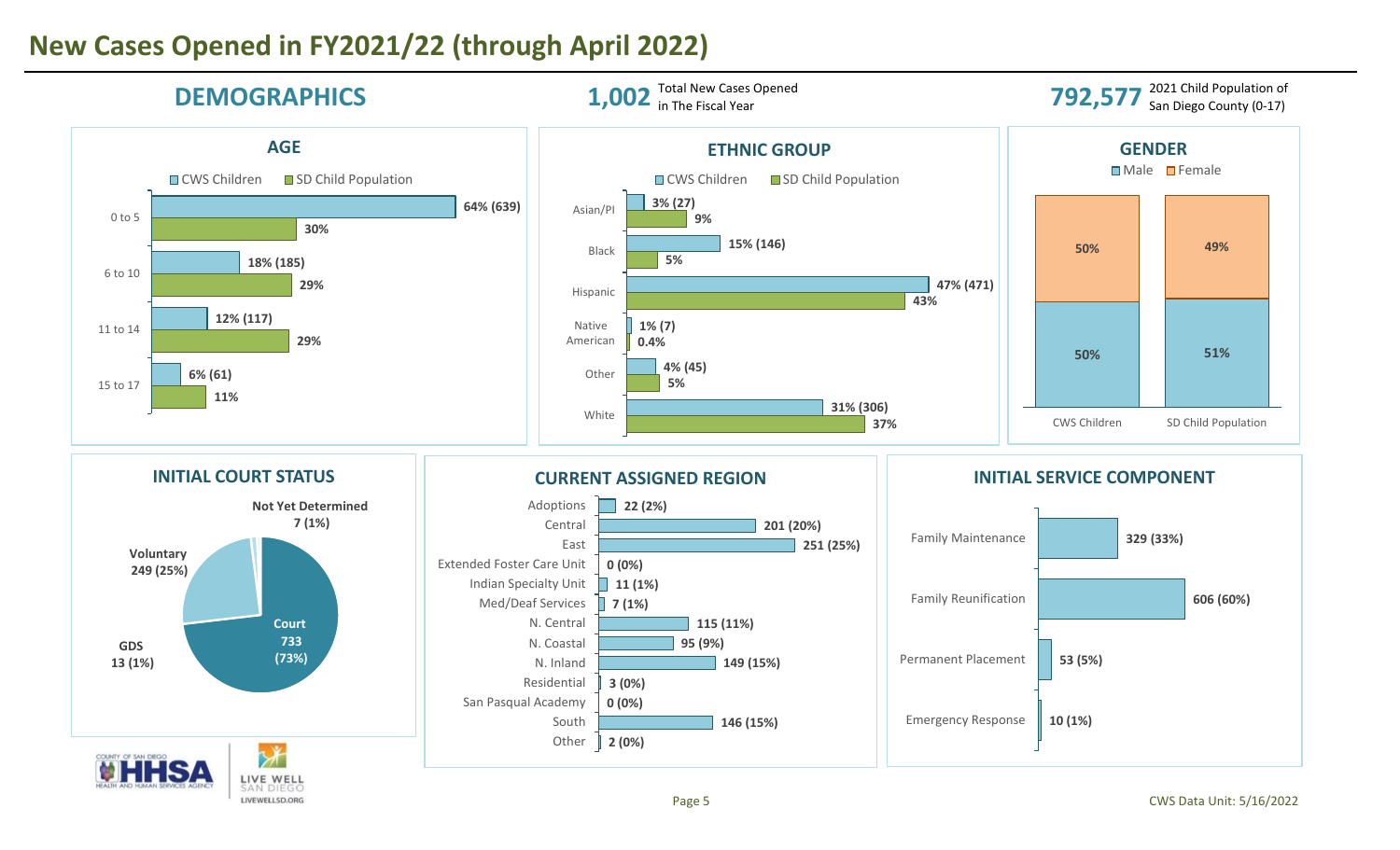## **Cases Open each month - Monthly Averages FY2021/22 (through April 2022)**

![](_page_5_Figure_1.jpeg)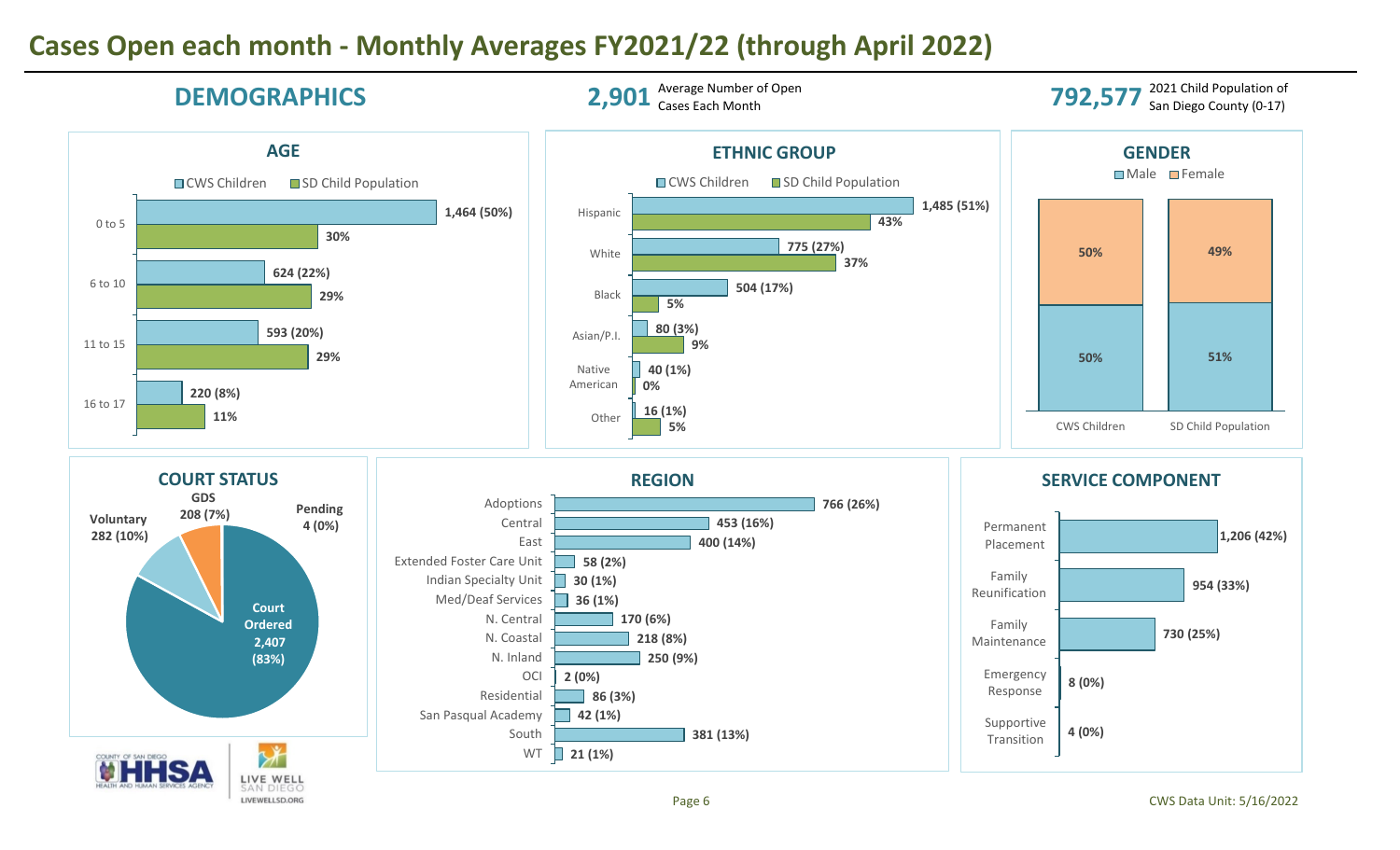### **Polinksy / Adoption Finalizations / Petitions / Medical & Dental Exams - Monthly Average (through April)**

![](_page_6_Figure_1.jpeg)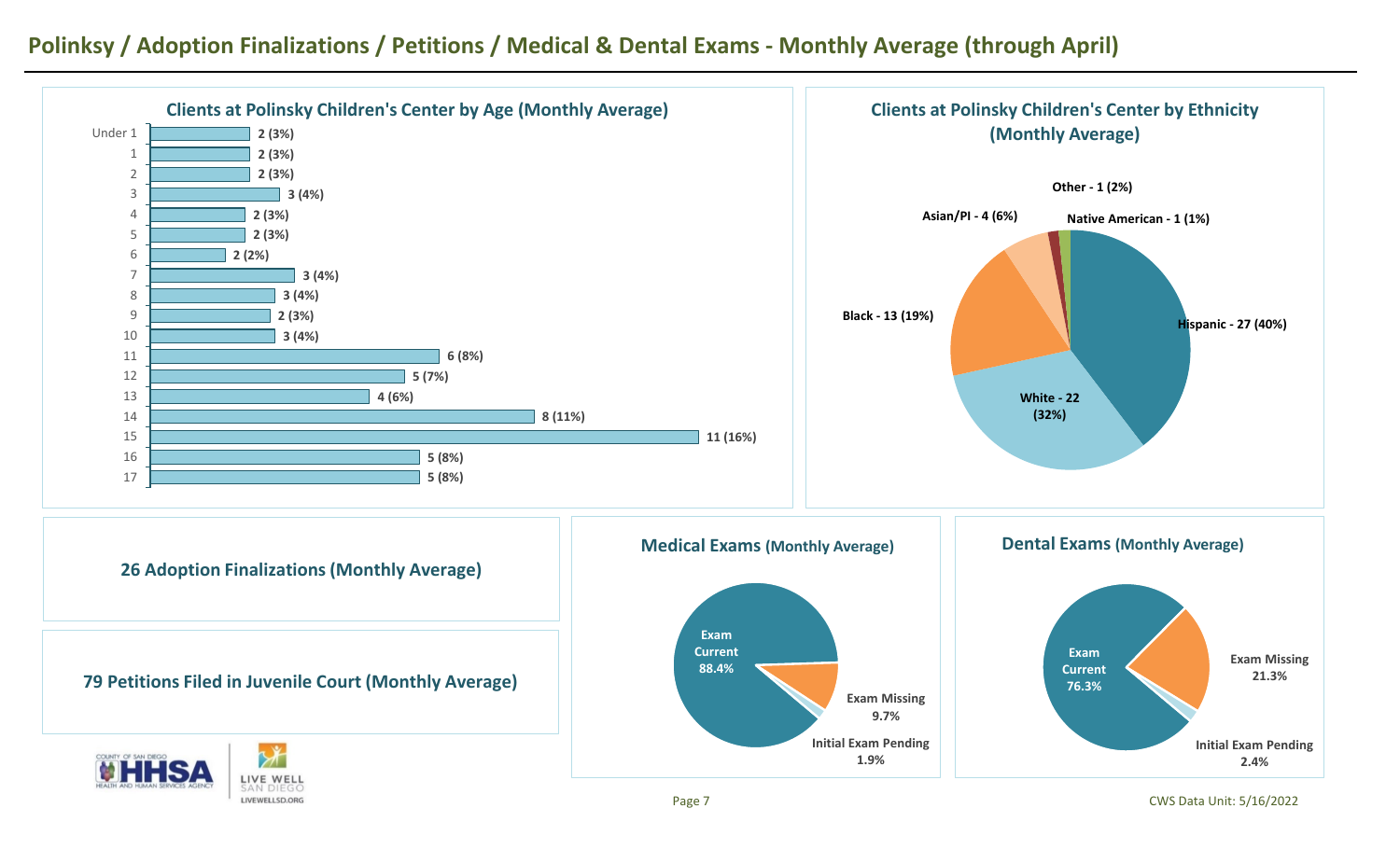#### Length of Stay in Out of Home Placements (Non-voluntary & Non-GDS) Children that were in out of home placement during April 30th of each year

#### Time Case Open (Open Cases Non-voluntary & Non-GDS)

Children that were in open cases within the month of April each year

|                                 | <b>April 2021</b> |          |                  |                |                                    |              | <b>April 2022</b> |         |                     |              |  |                   |                                 |              |         | <b>April 2021</b> |          |                                                                  |          |     | <b>April 2022</b> |          |              |  |                   |  |
|---------------------------------|-------------------|----------|------------------|----------------|------------------------------------|--------------|-------------------|---------|---------------------|--------------|--|-------------------|---------------------------------|--------------|---------|-------------------|----------|------------------------------------------------------------------|----------|-----|-------------------|----------|--------------|--|-------------------|--|
| Length of                       | $\leq$ 3          |          | $3-6$ $6-12 > 1$ |                | <b>Total</b>                       | $\leq 3$     | $3-6$ 6-12 > 1    |         |                     | <b>Total</b> |  | <b>Annual</b>     | Length of $\leq$ 3              |              |         | $3-6$ 6-12 > 1    |          | <b>Total</b>                                                     | $\leq$ 3 |     | $3-6$ $6-12 > 1$  |          | <b>Total</b> |  | <b>Annual</b>     |  |
| <b>Region</b>                   |                   |          |                  |                | Stay mos. mos. mos. year Placement |              |                   |         | mos. mos. mos. year | Placement    |  | <b>Difference</b> | <b>Region</b>                   |              |         |                   |          | Stay mos. mos. mos. year Placement mos. mos. mos. year Placement |          |     |                   |          |              |  | <b>Difference</b> |  |
| <b>Adoptions</b>                | 5.                | 9.       | 38               | 666            | 718                                |              | 14                | 49      | 673                 | 740          |  | 22                | <b>Adoptions</b>                | 42           | 50      | 102               | 440      | 634                                                              | 31       | 56  | 150               | 408      | 645          |  | 11                |  |
| Central                         | 54                | 61       | 107              | 180            | 402                                | 47           | 42                | 87      | 160                 | 336          |  | 66                | <b>Central</b>                  | 72           | 43      | 70                | 45       | 230                                                              | 64       | 53  | 52                | 42       | 211          |  | 19                |  |
| East                            | 44                | 46       | 69               | 116            | 275                                | 45           | 56                | 90      | 118                 | 309          |  | 34                | East                            | 61           | 27      | 54                | 30       | 172                                                              | 59       | 46  | 68                | 27       | 200          |  | 28                |  |
| <b>Extended Foster Care</b>     | 4                 | 6        | 56               | 270            | 336                                |              | 8                 | 12      | 266                 | 290          |  | 46                | <b>Extended Foster Care</b>     | 10           | 17      | 11                | 24       | 62                                                               | 9        | 12  | 13                | 24       | 58           |  |                   |  |
| <b>Indian Specialty Unit</b>    |                   | 8        | 13               | 15             | 37                                 | $3^{\circ}$  |                   | 6       | 9                   | 19           |  | 18                | <b>Indian Specialty Unit</b>    |              |         |                   |          | 11                                                               |          |     |                   |          | 11           |  |                   |  |
| <b>Med/Deaf Services</b>        |                   | $\Omega$ | 10               | 24             | 35                                 | $\circ$      | 3.                | 9.      | 13                  | 25           |  | 10                | <b>Med/Deaf Services</b>        | $\mathbf{2}$ | $\circ$ | 8                 | 9        | 19                                                               | 5        |     |                   |          | 15           |  |                   |  |
| <b>North Central</b>            | 18                | 12       | 38               | 56             | 124                                | 21           | 22                | 36      | 56                  | 135          |  | 11                | <b>North Central</b>            | 12           | 12      | 22                | 14       | 60                                                               | 17       | 23  | 19                | 10       | 69           |  |                   |  |
| <b>North Coastal</b>            | 23                | 23       | 55               | 86             | 187                                | 23           | 17                | 45      | 75                  | 160          |  | 27                | <b>North Coastal</b>            | 46           | 16      | 32                |          | 106                                                              | 24       | 13  | 35                | 17       | 89           |  | 17                |  |
| <b>North Inland</b>             | 20                | 11       | 53               | 115            | 199                                | 21           | 11                | 71      | 64                  | 167          |  | 32                | <b>North Inland</b>             | 29           | 21      | 25                | 20       | 95                                                               | 32       | 13  | 39                | 15       | 99           |  |                   |  |
| <b>Open Case Investigations</b> | $\Omega$          | $\Omega$ | $\circ$          |                | 0                                  | $\mathbf{O}$ | $\circ$           | $\circ$ | 0                   | $\mathbf{0}$ |  | $\Omega$          | <b>Open Case Investigations</b> | $\Omega$     | $\circ$ | $\circ$           |          | $\mathbf{0}$                                                     | $\circ$  |     |                   |          | $\bf{0}$     |  | $\Omega$          |  |
| <b>Residential Services</b>     | $\Omega$          | з.       | 9                | 67             | 79                                 |              |                   | 8.      | 74                  | 84           |  |                   | <b>Residential Services</b>     | 15           | 16      | 17                | 21       | 69                                                               | 23       | 11  | 13                | 20       | 67           |  |                   |  |
| <b>San Pasqual Academy</b>      | $\Omega$          | з.       | 10 <sup>°</sup>  | 77             | 90                                 | $\mathbf{O}$ | $\Omega$          | 0       | 62                  | 62           |  | 28                | <b>San Pasqual Academy</b>      | 8            | -       | 15                | 37       | 67                                                               |          |     | 3                 | 36       | 42           |  | 25                |  |
| South                           | 34                | 54       | 77               | 107            | 272                                | 14           | 29                | 90      | 125                 | 258          |  | 14                | <b>South</b>                    | 42           | 51      | 34                | 43       | 170                                                              | 33       | 26  | 66                | 44       | 169          |  |                   |  |
| <b>Workforce Training</b>       | $\overline{4}$    |          |                  |                | 15                                 | $\circ$      | $\Omega$          | 0       |                     | 0            |  | 15                | <b>Workforce Training</b>       | $\mathbf{3}$ |         |                   | $\Omega$ | 8                                                                | $\circ$  |     | $\Omega$          | $\Omega$ | $\bf{0}$     |  | я                 |  |
| <b>Total</b>                    | 208               |          |                  | 243 536 1782   | 2769                               | 183          |                   |         | 204 503 1695        | 2585         |  | 184               | <b>Total</b>                    | 346          | 266     | 393               | 698      | 1703                                                             | 303      | 258 | 461               | 653      | 1675         |  | 28                |  |
| %                               | 8%                |          |                  | 9%   19%   64% | 100%                               | 7%           |                   |         | 8%   19%   66%      | 100%         |  |                   | %                               | 20%          |         | 16% 23% 41%       |          | 100%                                                             | 18%      |     | 15% 28% 39%       |          | 100%         |  |                   |  |

![](_page_7_Figure_5.jpeg)

![](_page_7_Figure_6.jpeg)

![](_page_7_Picture_7.jpeg)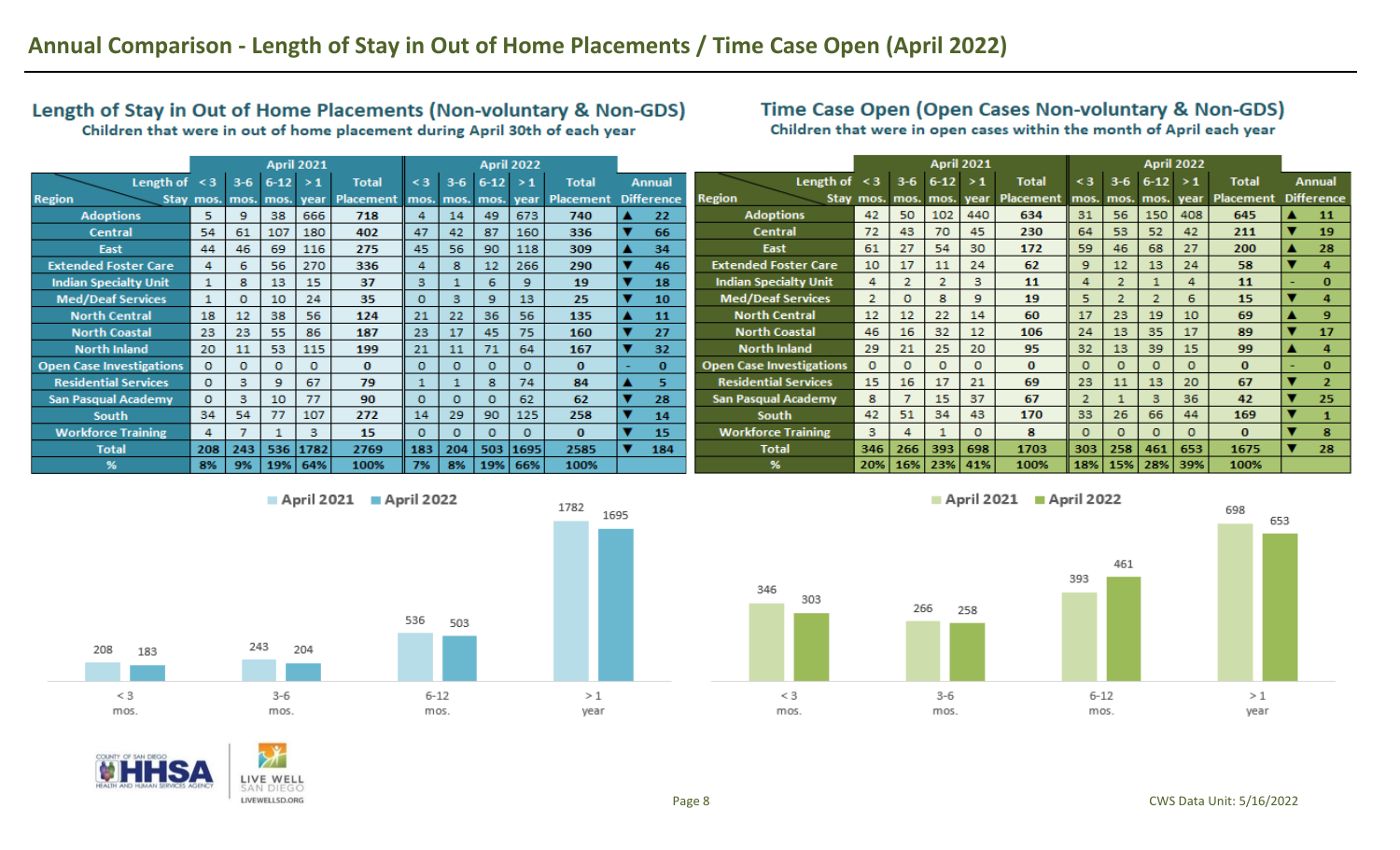## **Placements - First of each month (Children 0 to 17) (through April 2022)**

LIVE WELL SAN DIEGC LIVEWELLSD.ORG

![](_page_8_Figure_1.jpeg)

#### Page 9 CWS Data Unit: 5/16/2022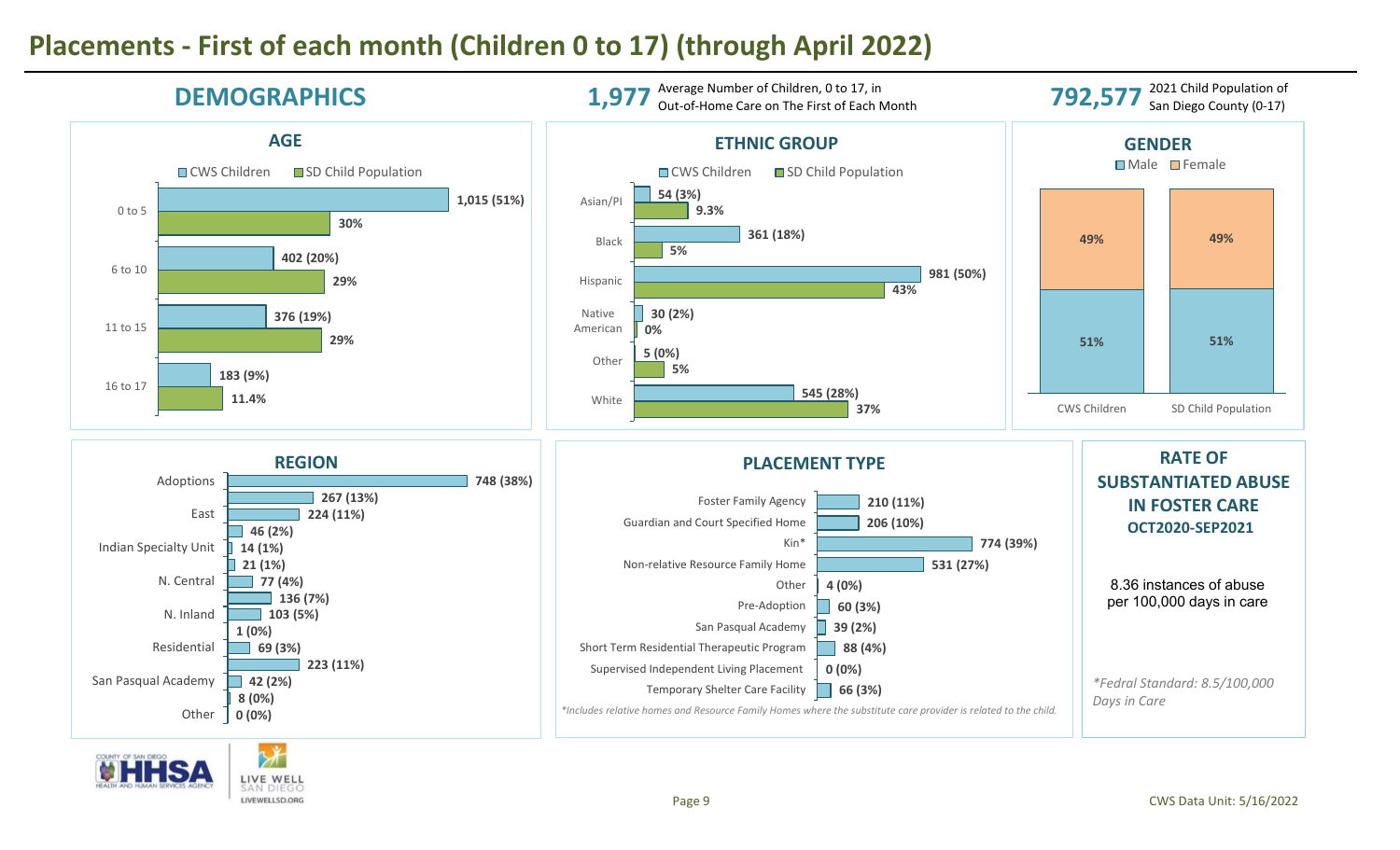### **Placements - Five counties with the highest child population comparison (On October 01, 2021)**

![](_page_9_Figure_1.jpeg)

SAN DIEGC LIVEWELLSD.ORG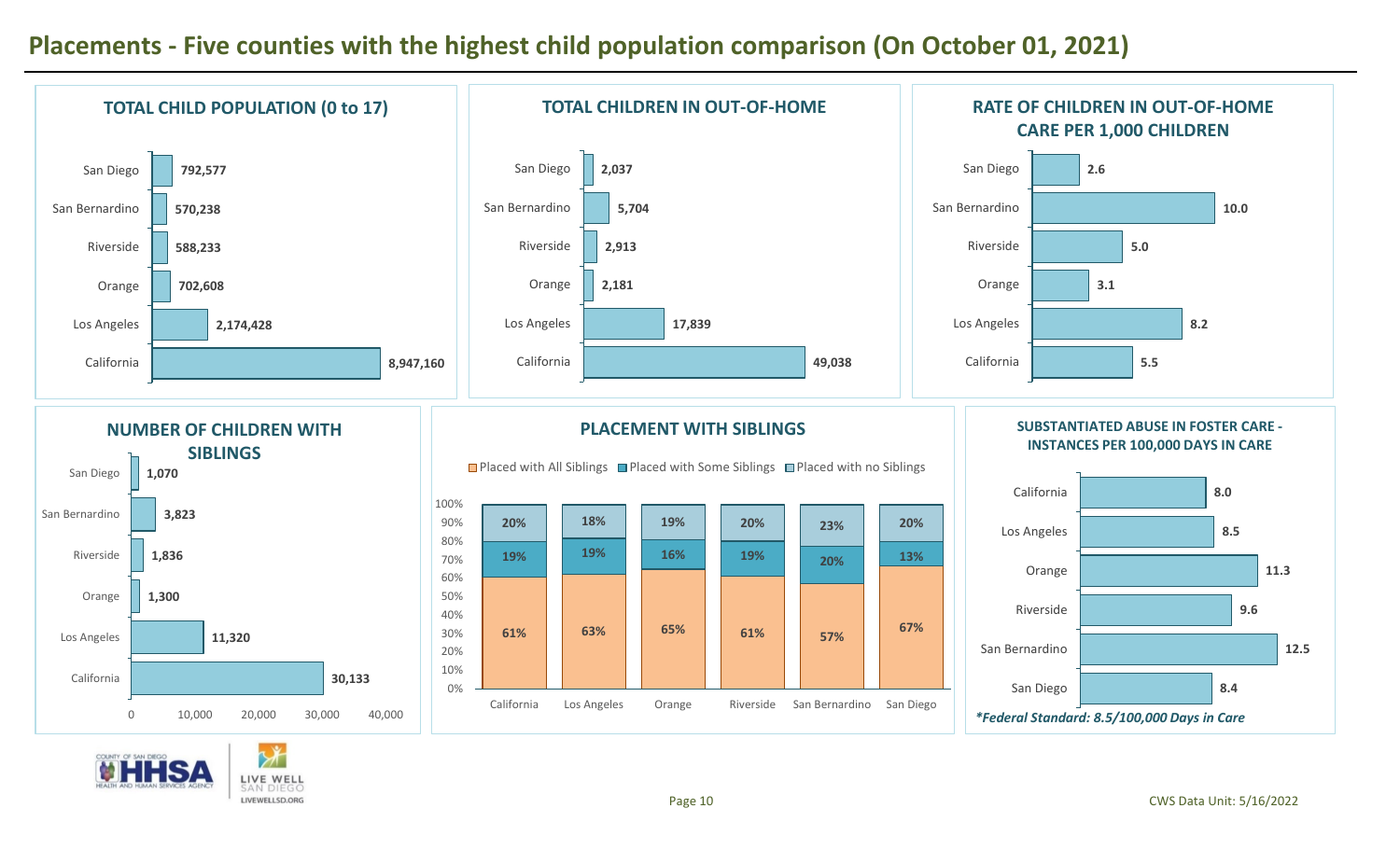## **Extended Foster Care - FY2021/22 (through April 2022)**

LIVE WELL SAN DIEGO LIVEWELLSD.ORG

![](_page_10_Figure_1.jpeg)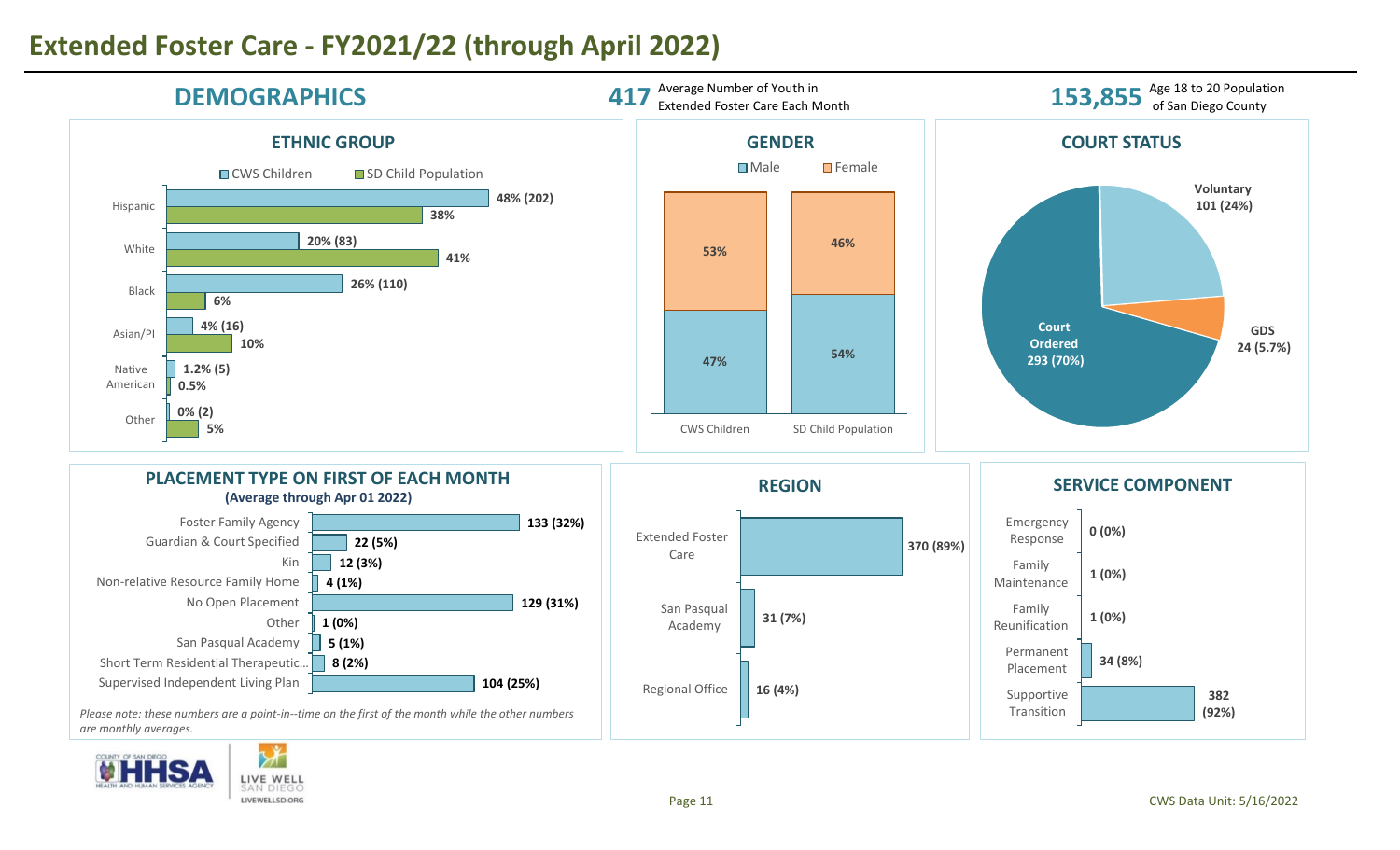## **Foster Care - Monthly Averages FY2021/22 (through April 2022)**

![](_page_11_Figure_1.jpeg)

<sup>1</sup>Includes Licensed Foster & Resource Family Homes only  $27BD$   $3$ Daily average number of available beds for all regions by month

<sup>4</sup>'Other' category represents all other accepted age ranges combined <sup>5</sup>Holds at month-end <sup>6</sup>Uncleared adults in home, building/ground deficiency

![](_page_11_Picture_4.jpeg)